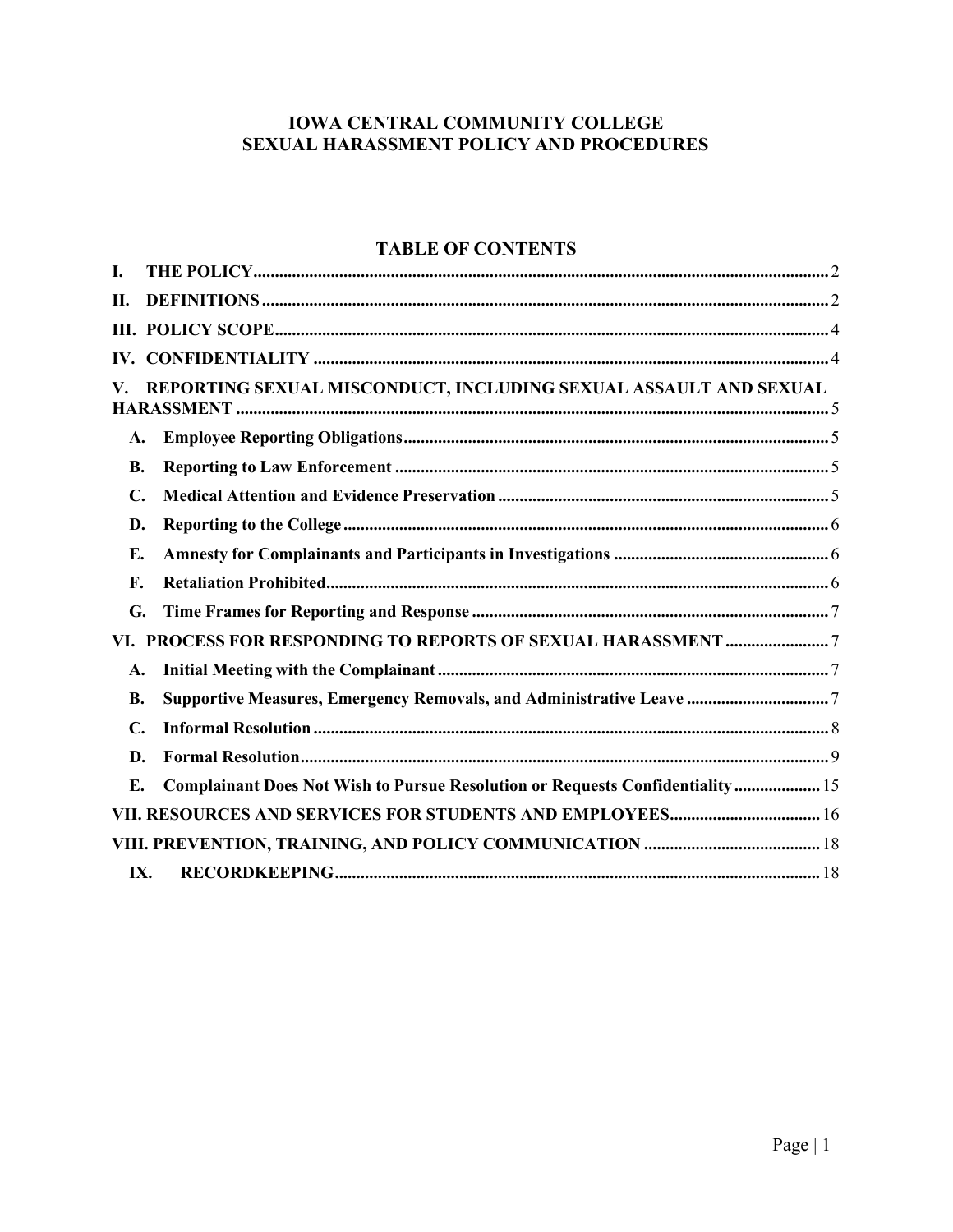### <span id="page-1-0"></span>**I. THE POLICY**

#### **Board Policy 225:**

Introduction: In accordance with and Title IX of the Education Amendments Act of 1972, the Iowa Central Community College (the "College") prohibits sex discrimination, including sexual harassment, against any individual participating in any education program or activity of the College. This prohibition on discrimination applies to students, employees, and applicants for admission or employment.

General Policy: The College's Board of Directors authorizes College administration to adopt procedures for any individual to report sexual harassment to the College's Title IX Coordinator, for the provision of supportive measures to anyone who has been subjected to sexual harassment whether or not they proceed with a formal complaint under those procedures, and for the investigation and resolution of such complaints, as required by Title IX. This Title IX grievance process shall be used to respond to all complaints of sexual harassment that fall within the scope of Title IX. For complaints of sexual harassment that do not fall within the scope of Title IX, the College may still offer supportive measures to the subject of such conduct and shall apply any other policy or procedure applicable to the alleged conduct.

Reporting: Any individual with questions about the College's Title IX policy and procedures, or who would like to make a report or file a formal complaint of sex discrimination or sexual harassment may contact the College's designated Title IX Coordinator, Stacy Ihrig, Human Resources Director, address One Triton Circle, Fort Dodge, IA 50501, phone number 515-574- 1138, email [ihrig@iowacentral.edu.](mailto:ihrig@iowacentral.edu)

Retaliation against a person who made a report or complaint of sexual harassment, assisted, or participated in any manner in an investigation or resolution of a sexual harassment report or complaint is strictly prohibited. Retaliation includes threats, coercion, discrimination, intimidation, reprisals, and/or adverse actions related to employment or education. Any individual who believed they have been retaliated against in violation of this Policy should immediately contact the College's Title IX Coordinator.

The College will utilize Board Policy 225 and these Procedure to respond to all claims of sex discrimination or sexual harassment as defined in Section II of this policy. If the College determines that a report or complaint does not allege conduct within the scope of Title IX, it may still proceed to investigate or respond to that report or complaint under any other applicable College policy or procedure.

### <span id="page-1-1"></span>**II. DEFINITIONS**

**A. Sexual harassment** means unwelcome behavior or conduct (physical, verbal, written, electronic) that is directed at someone because of that person's sex or gender, and that meets any of the following definitions: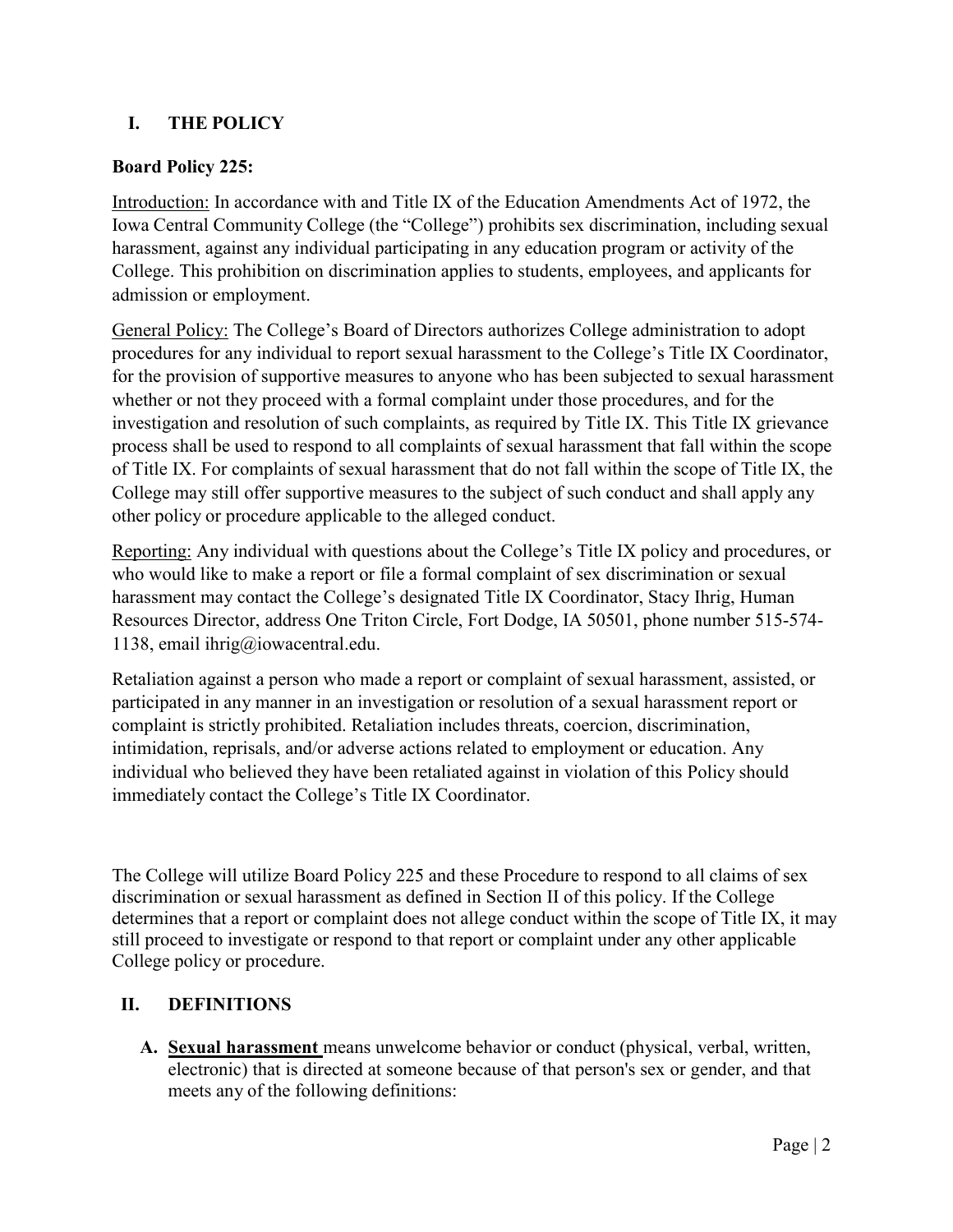- 1. **"Quid Pro Quo" Harassment.** A College employee explicitly or implicitly conditions the provision of an aid, benefit, or service of the College on an individual's participation in unwelcome sexual conduct; **OR**
- 2. **Hostile Educational/Work Environment.** Unwelcome conduct determined by a reasonable person to be so severe, pervasive, and objectively offensive that it effectively denies a person equal access to the College's education program or activity; **OR**
- 3. **Sexual assault.** An offense that meets the definition any one of the following offenses:
	- o Rape: the penetration, no matter how slight, of the vagina or anus, with any body part or object, or oral penetration by a sex organ of another person without consent of the victim;
	- o Fondling: the touching of the private body parts of another person for the purpose of sexual gratification without consent of the victim;
	- o Incest: sexual intercourse between persons who are related to each other within the degrees wherein marriage is prohibited by law; or
	- o Statutory rape: sexual intercourse with a person who is under the statutory age of consent; **OR**

### 4. **Stalking:**

- Purposefully engaging in a course of conduct directed at a specific person ("target") that would cause a reasonable person to fear bodily injury to, or the death of, the target or a member of the target's immediate family;
- when the person ("stalker") knows or should know that the target will be placed in reasonable fear of bodily injury to, or the death of, the target or a member of the target's immediate family by the course of conduct; and
- the stalker's course of conduct induces fear in the target of bodily injury to, or the death of, the target or a member of the target's immediate family; **OR**
- 5. **Dating Violence:** violence committed by a person who is or has been in a social relationship of a romantic or intimate nature with the victim. The existence of such a relationship shall be determined based on a consideration of:
	- The length of the relationship.
	- The type of relationship.
	- The frequency of interaction between the persons involved in the relationship; **OR**
- 6. **Domestic Violence:** any felony or misdemeanor crime of violence committed:
	- By a current or former spouse or intimate partner of the victim;
	- By a person with whom the victim shares a child in common;
	- By a person who is cohabiting with, or has cohabited with, the victim as a spouse or intimate partner;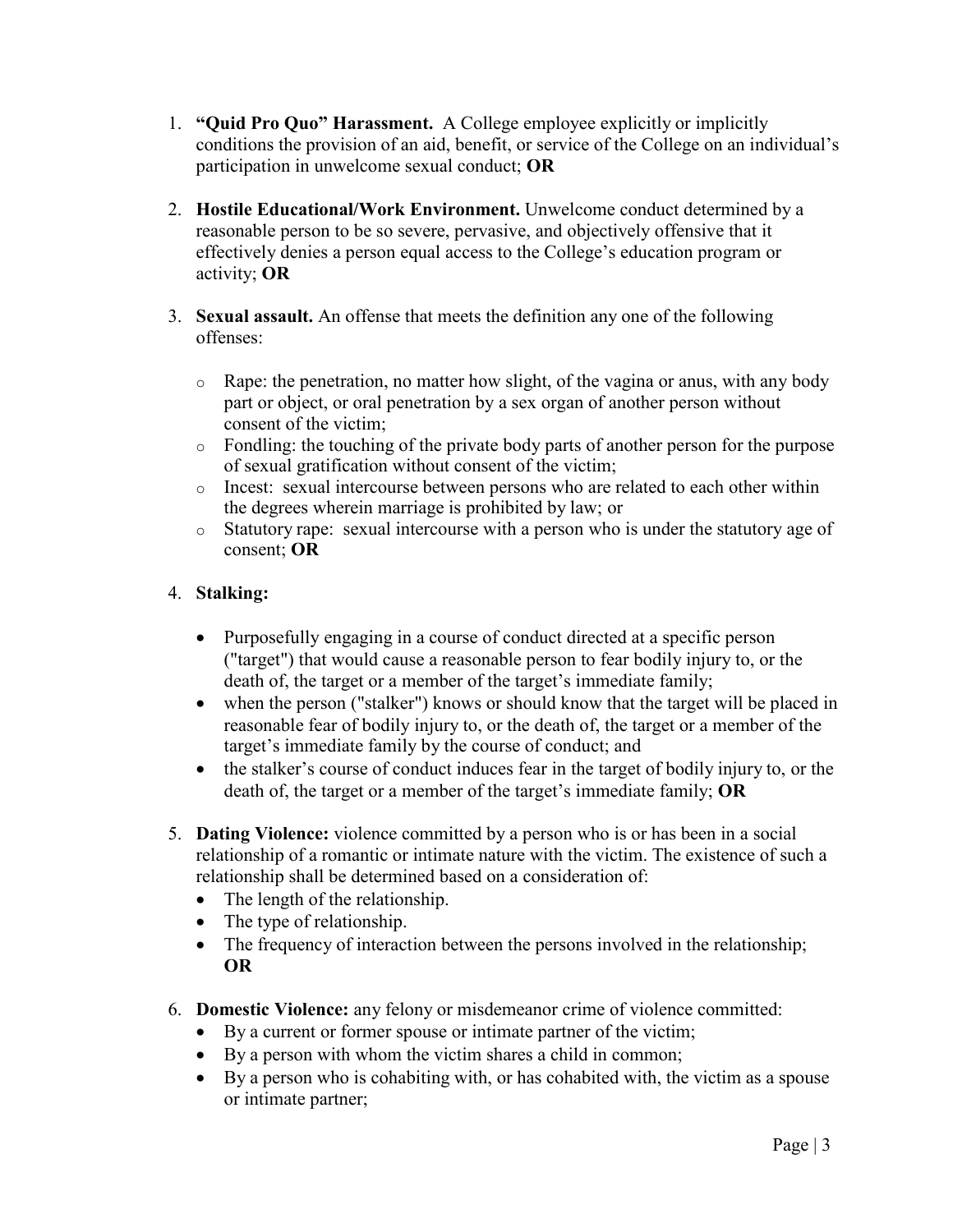- By a person similarly situated to a spouse of the victim under the domestic or family violence laws of the State of Iowa; or
- By any other person against an adult or youth victim who is protected from that person's acts under the domestic or family violence laws of the State of Iowa.
- **B. Consent** means knowing and voluntary agreement to engage in conduct or an activity with another individual. Silence or an absence of resistance does not imply consent. Past consent to engage in conduct or an activity does not imply future consent; consent can be revoked at any time. An individual who is incapacitated (e.g., when a person is asleep, unconsciousness, under the influence of drugs or alcohol, or disability) cannot give consent. Coercion, force, or the threat of either invalidates consent. Under no circumstances can a student give consent to engage in any sexual conduct or activity with an employee of the College.
- **C. Complainant** means any person who alleges that they have been subjected to sexual harassment as defined by this Policy. At the time of filing a formal complaint, a complainant must be participating in or attempting to participate in the College's education program or activity.
- **D. Respondent** means any person who has been reported to be the perpetrator of conduct that could constitute sexual harassment under this Policy, and over whom the College is able to exercise substantial control.

### <span id="page-3-0"></span>**III. POLICY SCOPE**

This Policy applies to all persons participating in any program or activity of the College, including students and employees and applicants for employment. Under Title IX, the College has jurisdiction over locations, events or circumstances over which it substantially controls the Respondent and the context in which the harassment occurs. The College's jurisdiction is limited to conduct against a person that occurs in the United States.

Any person may make a report of sexual harassment to the College's Title IX Coordinator.

### <span id="page-3-1"></span>**IV. CONFIDENTIALITY**

The College is committed to creating an environment in which those who have experienced sexual harassment are encouraged to come forward, while also protecting the privacy of all involved in an investigation. It is important that those reporting sexual harassment understand the limits on confidentiality of the individual who they may contact for such assistance. Different people, depending on their positions, have different obligations with regard to confidentiality. Under Iowa law, communications with some individuals are confidential. Those who want to maintain confidentiality should always confirm whether confidentiality applies to the communication before they make the communication. Generally, confidentiality applies when seeking outside services from the following persons:

• Trained and statutorily certified victim's advocates;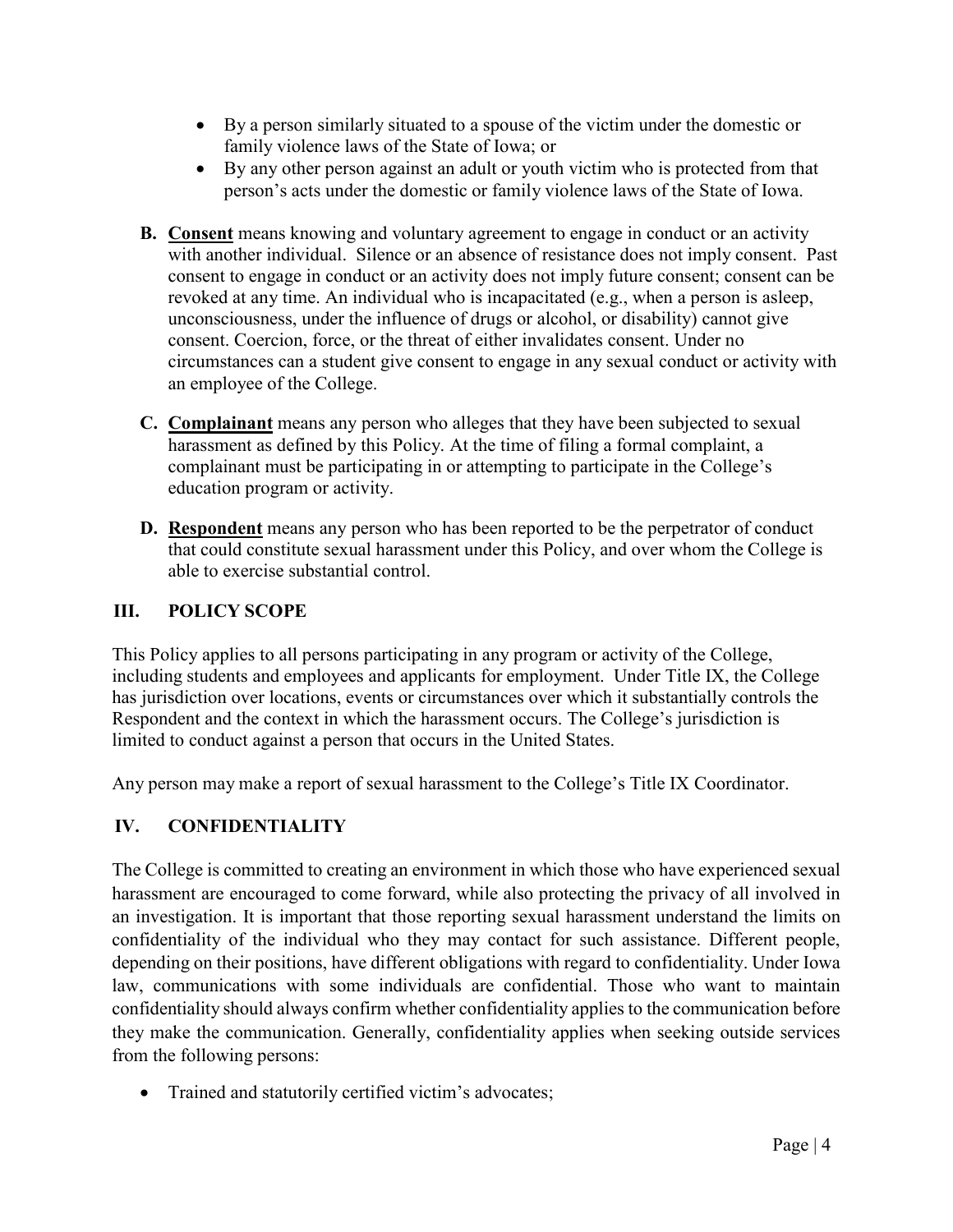- Licensed psychological counselors or health care providers;
- A personal attorney representing the victim; and/or a
- Religious/spiritual counselor.

The College will keep confidential the identity of any individual who has made a report or complaint of sexual harassment, or has been identified as the perpetrator or respondent to any such report or complaint, or is a witness to any complaint or investigation, **except** as required to carry out the purposes of this Policy (including the conduct of any investigation, hearing, or judicial proceeding), applicable law, or as permitted by the Family Educational Rights and Privacy Act ("FERPA"), 20 U.S.C. § 1232g.

However, complaints about violations of this Policy will be handled in strict confidence, with personally identifiable information protected and information made available only to those who need to know in order for the College to promptly and thoroughly investigate and resolve the matter. The College must balance the needs of individual students with its obligation to protect the safety and well-being of the community at large.

The College will also keep personally identifiable information out of public recordkeeping, including the College's Annual Security Report of Crime Statistics under the Clery Act.

## <span id="page-4-0"></span>**V. REPORTING SEXUAL MISCONDUCT, INCLUDING SEXUAL ASSAULT AND SEXUAL HARASSMENT**

## **A. Employee Reporting Obligations**

<span id="page-4-1"></span>Any College employee who witnesses or becomes aware of sexual harassment have an affirmative obligation to report immediately to the College's Title IX Coordinator. Failure to do so may result in disciplinary action against the employee, consistent with College policy.

## **B. Reporting to Law Enforcement**

<span id="page-4-2"></span>Because sexual misconduct may constitute both a violation of College policy and criminal activity, the college strongly encourages, but does not require, individuals to report concerns of sexual misconduct to law enforcement as soon as possible after the incident. A Complainant may proceed under this Policy whether or not they elect to report to law enforcement as well.

For emergencies, contact 9-1-1.

<span id="page-4-3"></span>To contact law enforcement in non-emergency situations, call the non-emergency number for your local police department.

## **C. Medical Attention and Evidence Preservation**

After an occurrence of sexual harassment or other violence, a victim should consider seeking medical attention as soon as possible. Prompt medical attention is important both for physical/mental well-being and to preserve medical and physical evidence. Local medical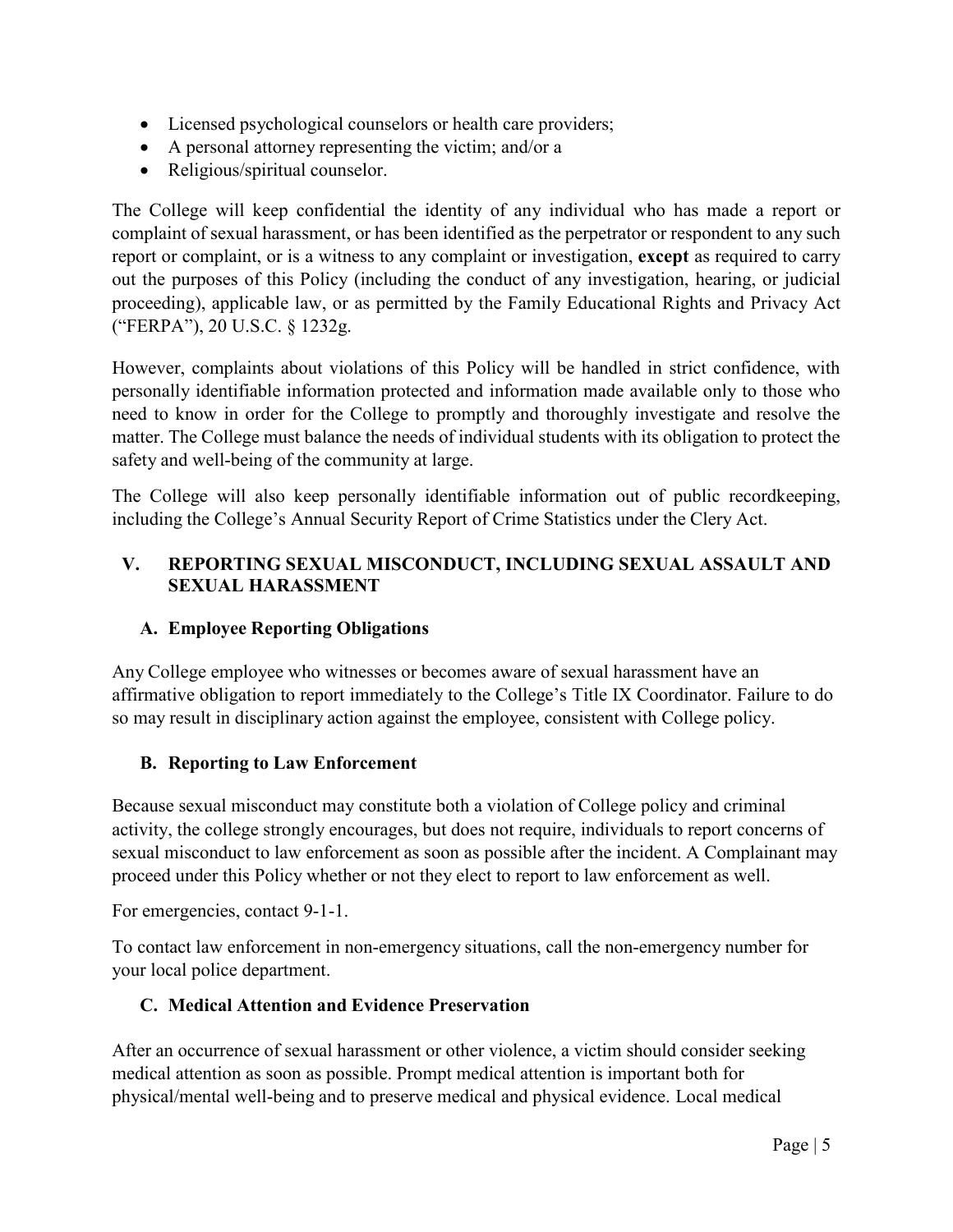attention is available at any of the local hospitals including Unity Point Health/Trinity Regional Medical Center (515-573-3101) located in Fort Dodge.

Additionally, a free, confidential medical examination from a Sexual Assault Nurse Examiner (SANE) can be obtained. The SANE can conduct a sexual assault evidence collection kit to preserve forensic evidence of the assault within 120 hours after its occurrence. Bathing, douching, smoking, changing clothing and cleaning the scene of the assault is discouraged before seeking medical attention.

Preserve other evidence by saving text messages, instant messages, social networking pages, other communications, and keeping pictures, logs or other copies of documents. This evidence could be useful to the College and/or law enforcement if you choose to pursue the matter within the College and/or in court.

# **D. Reporting to the College**

<span id="page-5-0"></span>Any individual who wishes to make a report or file a formal complaint of sexual harassment may contact the College's Title IX Coordinator, Stacy Ihrig, Human Resources Director, address One Triton Circle, Fort Dodge, IA 50501, phone number 515-574-1138, email [ihrig@iowacentral.edu.](mailto:ihrig@iowacentral.edu)

## **E. Amnesty for Complainants and Participants in Investigations**

<span id="page-5-1"></span>The College will not pursue disciplinary action for improper possession or use of alcohol or other drugs against a student who reports in good faith an incident of sexual misconduct, or who participates in good faith in an investigation into an incident of sexual misconduct.

## **F. Retaliation Prohibited**

<span id="page-5-2"></span>Retaliation against a person who makes a report or complaint of sexual harassment, or who assists, or participates in any manner in an investigation or resolution of a sexual harassment report or complaint is strictly prohibited. Retaliation includes threats, coercion, discrimination, intimidation, reprisals, and/or adverse actions related to employment or education. Any individual who believed they have been retaliated against in violation of this Policy should immediately contact the College's Title IX Coordinator.

This Policy's antiretaliation protections do not apply to any individual who makes a materially false statement in bad faith in the course of any complaint, investigation, hearing, or other proceeding under this Policy. However, a determination that an individual made a materially false statement in bad faith must be supported by some evidence other than the determination of whether the Respondent violated this Policy alone. An individual who makes a materially false statement in bad faith may be subject to discipline up to and including suspension or expulsion of a student or termination of an employee's employment.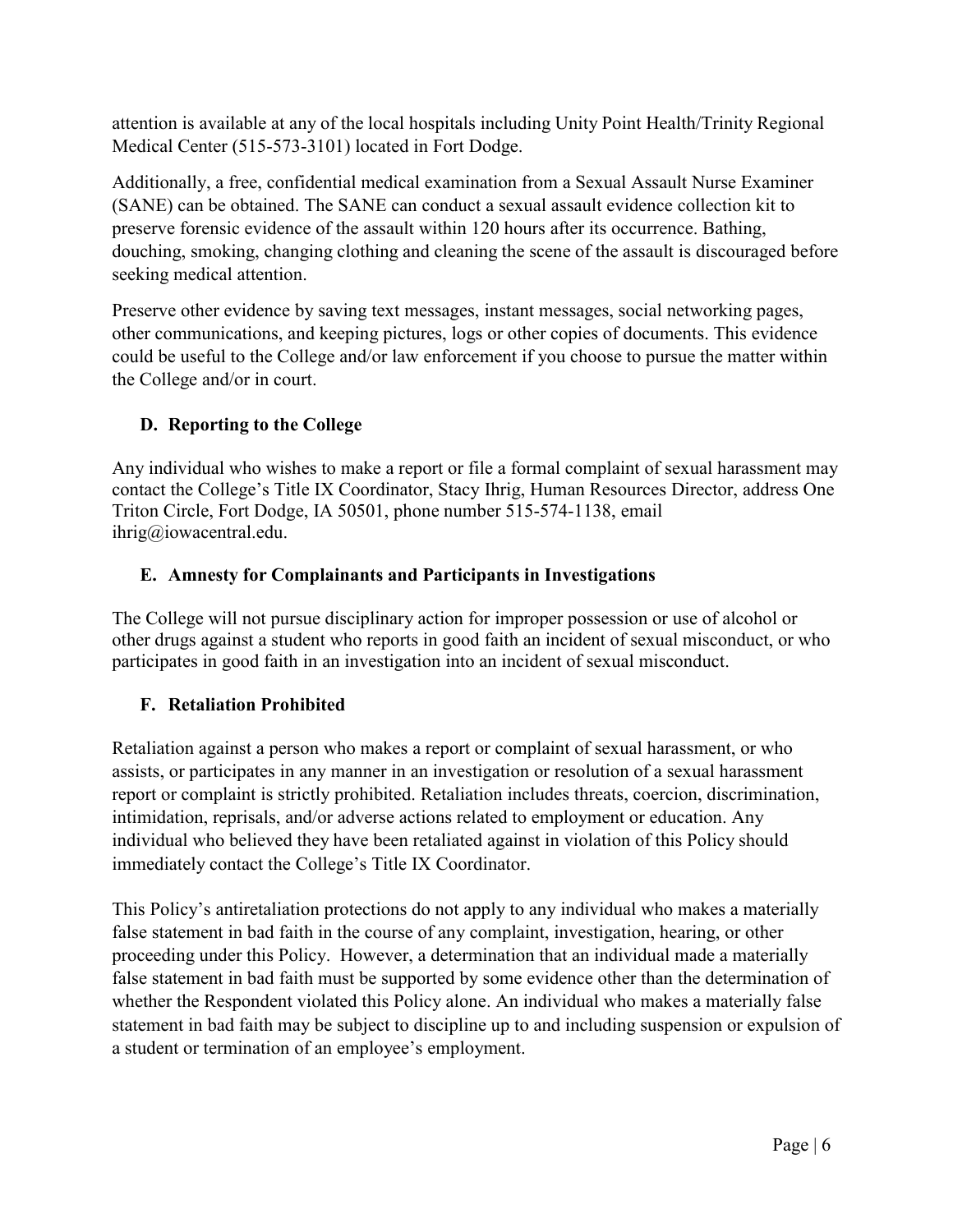### <span id="page-6-0"></span>**G. Time Frames for Reporting and Response**

The College strongly encourages prompt reporting of complaints and information. While there is no time limit in invoking this Policy in responding to complaints of alleged sexual harassment, a complaint should be submitted as soon as possible after the event takes place in order to maximize the College's ability to respond promptly and equitably.

The College may not be able to fully investigate a formal complaint against an individual who is no longer affiliated with the College. Under those circumstances, the College will still consider whether it can offer supportive measures to the Complainant or proceed under another applicable law, policy, procedure, handbook provision, or rule.

In all cases, the College will conduct a prompt and equitable investigation of allegations of sexual misconduct. Generally the College will attempt to complete the investigation and make a determination regarding responsibility within sixty (60) calendar days of receipt of a formal complaint. However, the College may alter or extend this time with notice to both parties. The time it takes to complete the resolution of a sexual harassment complaint may vary based on the complexity of the investigation and the severity and extent of the alleged conduct, as well as on whether there is a parallel criminal investigation, or if school breaks occur during the process.

## <span id="page-6-2"></span><span id="page-6-1"></span>**VI. PROCESS FOR RESPONDING TO REPORTS OF SEXUAL HARASSMENT**

### **A. Initial Meeting with the Complainant**

Upon receipt of any report of sexual harassment occurring in the College's educational program or activity, the Title IX Coordinator or designee will schedule a meeting with the Complainant in order to provide the Complainant a general understanding of this Policy and to identify forms of supportive measures available to the Complainant with or without the filing of a formal complaint, and to explain the process for filing a formal complaint. The intake meeting may also involve a discussion of any specific supportive measures that may be appropriate.

At the initial intake meeting with the Complainant, the Title IX Coordinator or designee will seek to determine how the Complainant wishes to proceed. The Complainant may opt for: (1) informal resolution; (2) formal resolution; or (3) not proceeding. Supportive measures may still be offered whether or not the Complainant chooses any of these options.

If the Complainant wishes to proceed with either informal or formal resolution, a written document must be filed by the Complainant or signed by the Title IX coordinator alleging harassment against a respondent (the "formal complaint"). Where the Title IX Coordinator signs a formal complaint, the Title IX Coordinator is not the complainant or otherwise a party to a complaint proceeding under this Policy.

### **B. Supportive Measures, Emergency Removals, and Administrative Leave**

<span id="page-6-3"></span>The College may implement supportive measures to preserve or restore the Complainant's access to the College's education program or activity. Supportive measures will be individualized,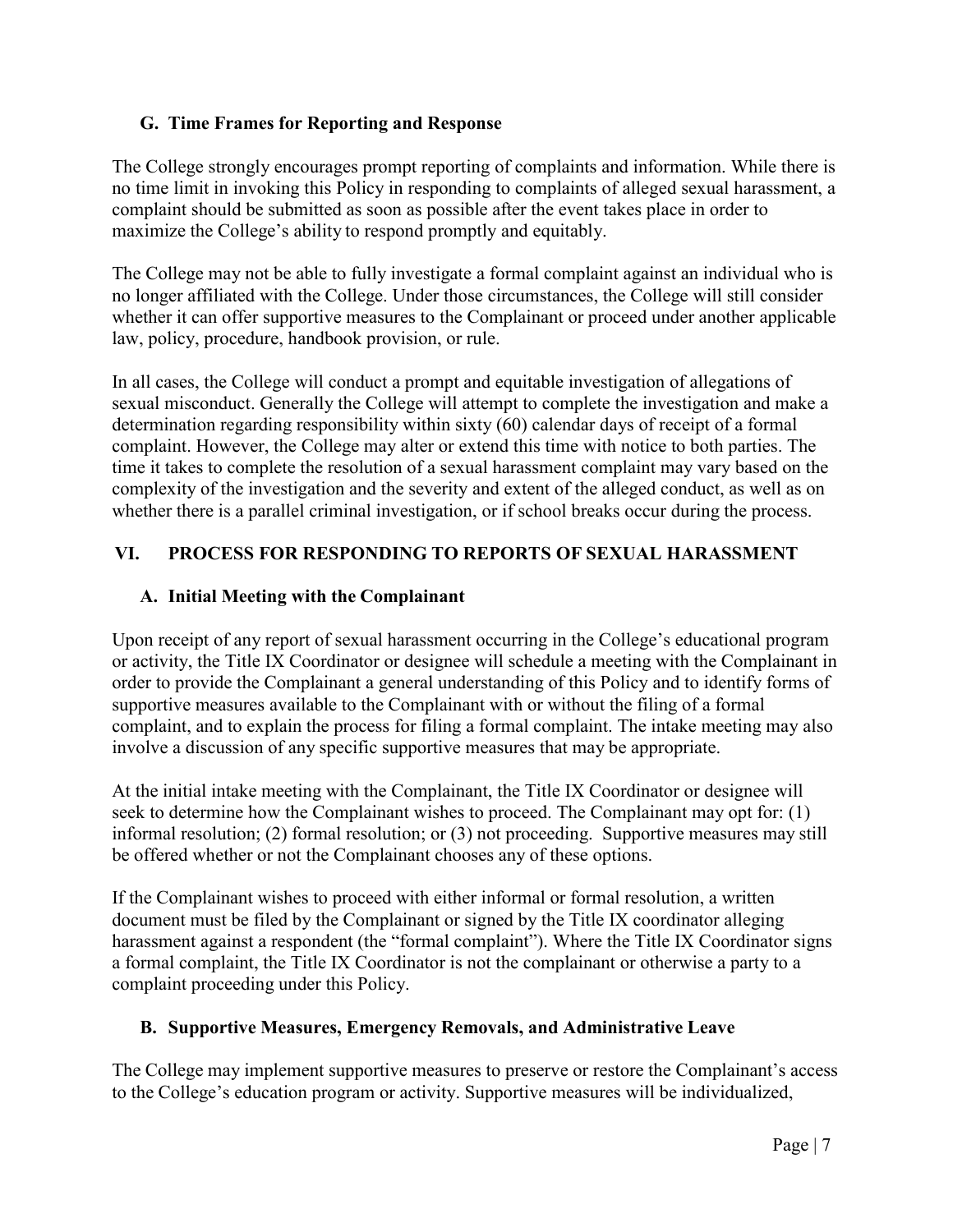provided at no cost to the parties, and are non-disciplinary in nature. Upon receipt of a report or formal complaint of sexual harassment, the Title IX Coordinator will meet with the Complainant to discuss the availability of supportive measures. The Title IX Coordinator will take the Complainant's preferences into consideration when developing and implementing appropriate supportive measures to restore or preserve Complainant's access to the College's education program or activity

Supportive measures may include, but are not limited to:

- Counseling,
- Extension of deadlines or other course-related adjustments,
- Modifications of work or class schedules,
- Mutual restrictions on contact between the parties,
- Leaves of absence,
- Increased security and monitoring,
- Increased supervision and/or escort services, and/or
- Other similar measures.

The College will keep any supportive measures confidential, to the extent confidentiality does not impair the College's ability to provide the measures.

Individuals may also pursue other civil or criminal no-contact/protective orders through the court system. Additional information regarding such legal protections can be obtained through the Clerk of Court of the Iowa District Court for Webster County in Fort Dodge, Iowa, or another court in a county of residence.

If an individual obtains an order of protection from a court in Iowa, the Title IX Coordinator should receive a copy to be aware of any limitations or restrictions and to develop a plan to abide by the court order.

The College may temporarily remove a student accused of violation this policy on an emergency basis, following an individualized safety and risk analysis that finds an immediate threat to the physical safety of any individual. Any student so removed will be provided with notice and an opportunity to challenge this action immediately following the removal, and any other rights conferred by law. Emergency removals must be consistent with other applicable laws.

The College, in its sole discretion and consistent with any applicable College policy, handbook, contract, or rule, may place an employee accused of violating this policy on administrative leave pending the outcome of the informal or formal complaint process.

### **C. Informal Resolution**

<span id="page-7-0"></span>Upon filing of a formal complaint, a Complainant who does not wish to pursue formal resolution may request a less formal proceeding, known as "Informal Resolution." Informal resolution is available to the parties any time prior to a determination of responsibility being issued.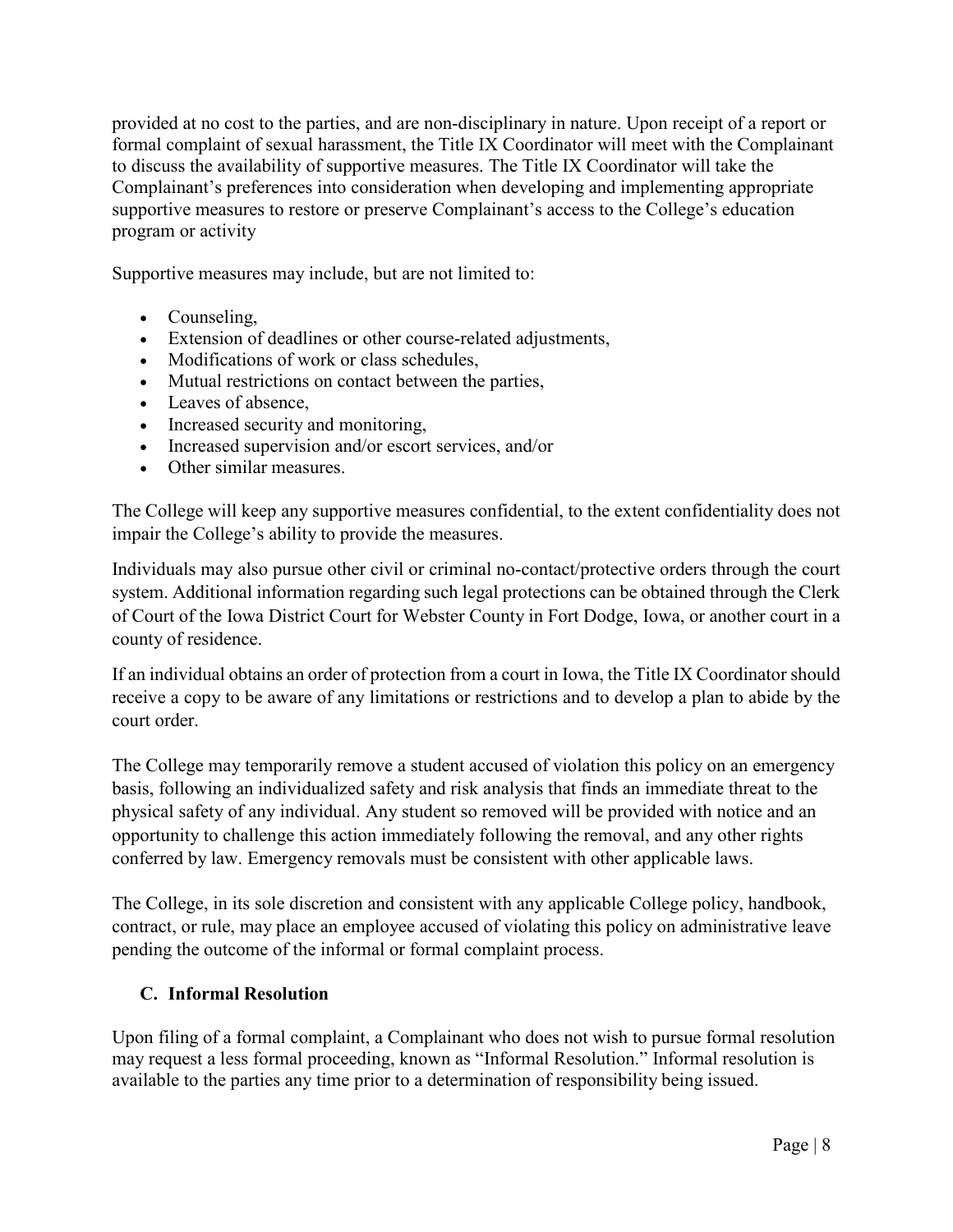Informal resolution is a voluntary process that requires the written consent of the Complainant and Respondent. The College will not require the parties to participate in the Informal Resolution process as a condition of enrollment, employment, or of any other right conferred by the College. The Title IX Coordinator will assess the severity of the alleged harassment and the potential risk for others in the College community to determine whether informal resolution may be appropriate. Informal Resolution will **never** be used to resolve allegations involving an employee sexually harassing a student.

The Title IX Coordinator will provide the parties with a written notice setting forth the allegations, the requirements of the informal resolution process set forth in this Policy, the right of any party to withdraw from the informal process and proceed with the formal grievance process at any time prior to agreeing to a resolution; and any consequences resulting from the participation in the informal process, including the records that will be maintained or could be shared by the College.

Upon receipt of written consent from the parties to participate in informal resolution, the Title IX Coordinator will consult separately with the Complainant and Respondent and gather additional relevant information as necessary. The Title IX Coordinator may also put in place any appropriate supportive measures to protect the educational and work environment of the parties.

The Title IX Coordinator will work with parties to determine a mutually acceptable resolution to the complaint. This resolution will be reduced to writing and signed by the Complainant and the Respondent. Once signed, the written resolution becomes final and neither party can initiate the formal grievance process for the allegations in the formal complaint. The written resolution is not subject to appeal.

Either party may, at any time prior to signing an informal resolution agreement, elect to end the informal resolution process and initiate formal resolution instead.

In order to promote honest, direct, communication, information disclosed during informal resolution will remain confidential, except where disclosure may be required by law or authorized in connection with duties on behalf of the College.

## **D. Formal Resolution**

<span id="page-8-0"></span>Upon submission of a formal complaint, Complainant may elect to pursue a formal resolution, which is described more specifically in this section.

## **1. Consolidation of Complaints**

The College may consolidate formal complaints of sexual harassment against more than one respondent, or by more than one complainant against one or more respondents, or by one party against another party, where the allegations arise out of the same facts or circumstances.

## **2. Required Notices**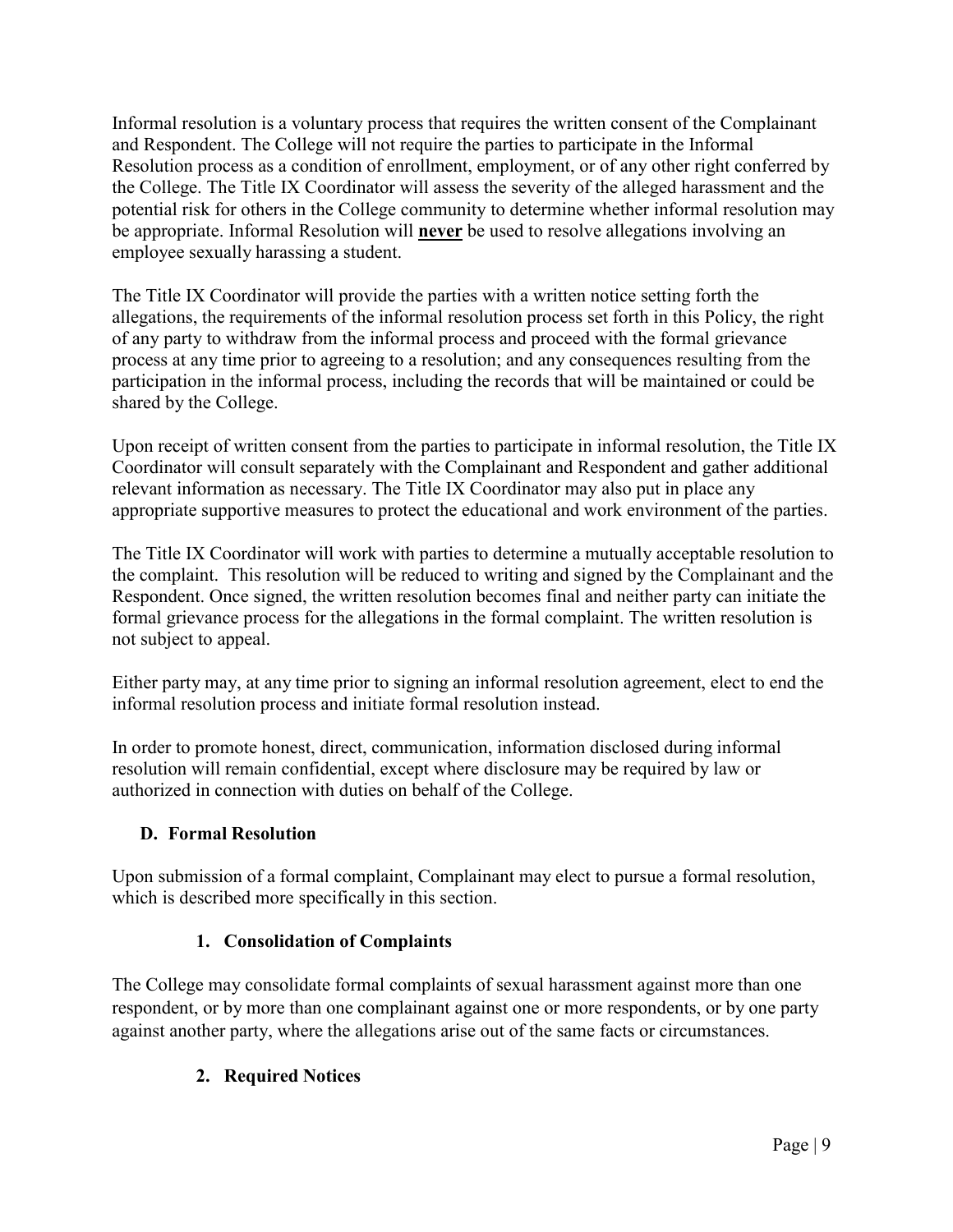**Notice of Investigation.** If a Complainant elects to pursue a formal complaint, the Title IX Coordinator or designee will provide a written Notice of Investigation simultaneously to both parties notifying the parties of:

- the identities of the parties involved in the incident;
- the conduct alleged;
- $\blacksquare$  the date and location of the incident;
- Respondent's entitlement to a presumption of innocence;
- The parties' rights to have an advisor of their choice at the party's expense, who may be an attorney;
- The parties' rights to review and comment on investigative evidence; and
- The effect of making materially false statements in bad faith during this process.

If, during the course of investigation, the College determines that additional allegations will be investigated as part of the pending complaint, the Title IX Coordinator or designee will provide written notice of the additional allegations to any identified Complainant(s) or Respondent(s).

**Notice of Interviews, Hearings, or Other Meetings.** The Title IX Coordinator shall provide to Complainant and Respondent a written notice of the date, time, location, participants, and purpose of any interview, hearing, or meeting with sufficient time for the party to prepare.

### **3. Dismissal**

The College shall dismiss any formal complaint made under this Policy if at any time it determines that it lacks jurisdiction under Title IX because the conduct alleged in the formal complaint:

- Would not constitute sexual harassment as defined in Section II of this policy, even if proved,
- Did not occur in the College's education program or activity; or
- Did not occur against a person in the United States.

The College, in its sole discretion, may dismiss any formal complaint under this Policy if at any time:

- The Complainant notifies the Title IX Coordinator in writing that the Complainant would like to withdraw the formal complaint or any allegations;
- The Respondent is no longer enrolled in or employed by the College; or
- Specific circumstances exist that prevent the College from gathering evidence sufficient to reach a determination as to the formal complaint or allegations. Examples include, but are not limited to, a significant passage of time from the date of the allegation(s) in the complaint to the date the complaint is filed that makes investigation impracticable, or where the Complainant has stopped participating in the process.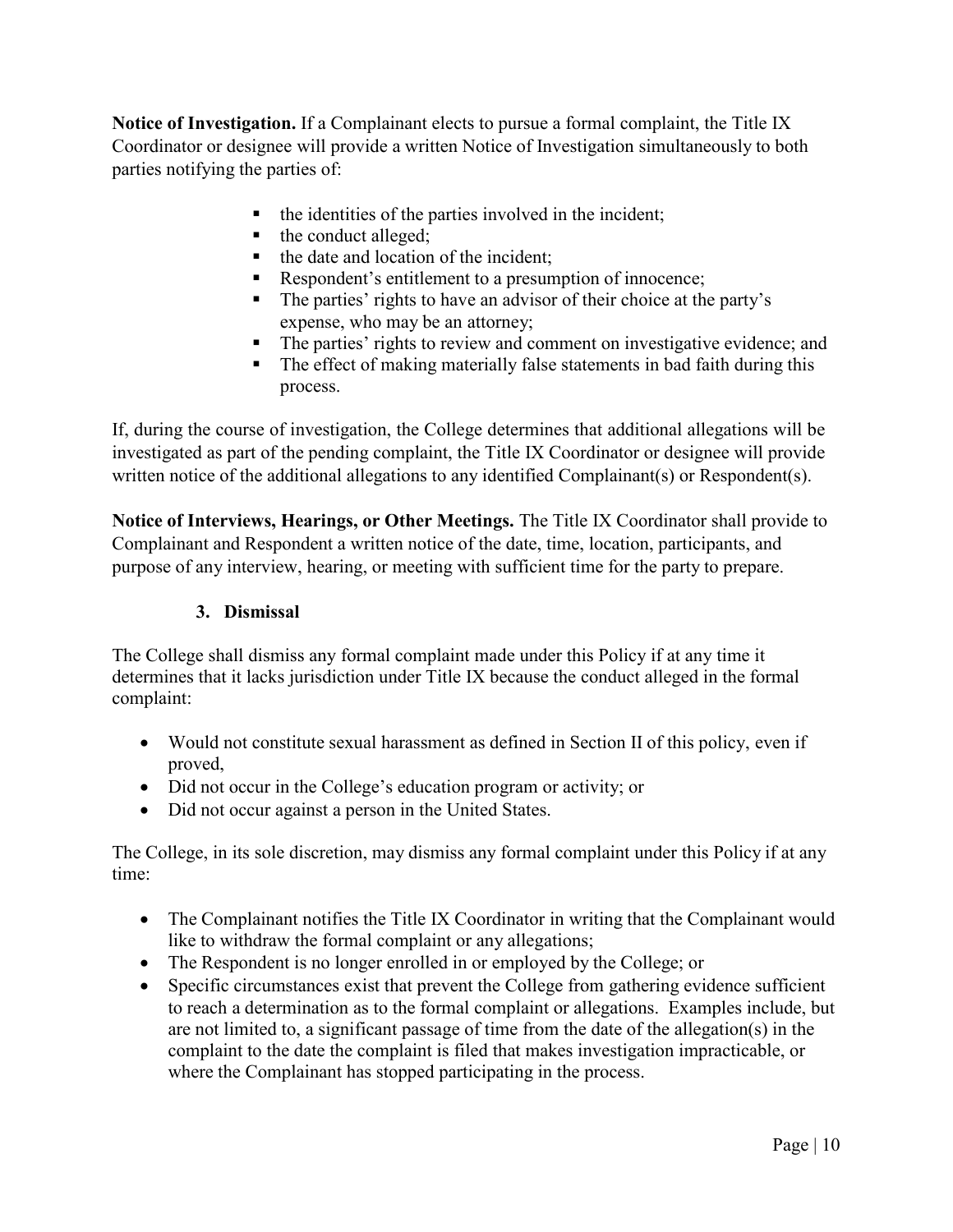Dismissal of a complaint from proceeding under this Policy does not preclude the College from offering supportive measures to any party or from proceeding under any other applicable policy, procedure, rule, or handbook provision applicable to students and/or employees of the College.

Upon dismissal of any formal complaint under this section, written notice of this dismissal and the reason(s) therefor will be provided simultaneously to Complainant and Respondent.

## **4. Advisors**

Complainants and Respondents have equivalent rights to be accompanied at any stage of the process by an advisor of their choice, who may be a family member, friend, or other support person, union representative (where applicable), or an attorney at the party's sole expense. Advisors may not answer questions on behalf of any party or otherwise participate in any interview or meeting, other than to confer with the party they are supporting/representing.

## **5. Investigation**

The Title IX Coordinator shall designate an Investigator to conduct an investigation into any formal complaint. The Investigator must be appropriately trained in conducting Title IX investigations, unbiased, and have no conflict of interest in the present case. The Investigator serves as a neutral fact-finder, and shall interview both parties, relevant witnesses, and gather and review evidence relevant to the outcome of the complaint.

The burden of proof and the burden of gathering sufficient evidence to reach a determination of responsibility rests with the College and not with the parties. Both parties will have an equal opportunity to present witnesses and other evidence (both inculpatory and exculpatory) to the Investigator. Neither party will be restricted in their ability to discuss the allegations or to gather and present relevant evidence; provided, however, that such communications shall not constitute harassment or retaliation against any party other otherwise violate applicable law, rule, or regulation.

The Investigator will evaluate all relevant evidence, both inculpatory and exculpatory, and will not make credibility determinations based solely on a person's status as complainant, respondent or witness.

The Investigator will only access, consider, disclose, or otherwise use a party's treatment records made or maintained by a health care provider, or other records protected under a legally recognized privilege, with that party's voluntary, written consent.

Prior to completion of the Investigative Report, the Investigator will provide each party with copies of any evidence obtained by the Investigator that is directly related to the allegations in the complaint. Both parties will have ten (10) calendar days to submit a written response to the evidence to the Investigator. By accepting receipt of this information, the parties and their representatives, if any, agree that the use or dissemination of evidence for any purpose other than those directly related to the parties' participation in the Title IX grievance process is prohibited and may result in appropriate discipline in accordance with College policy.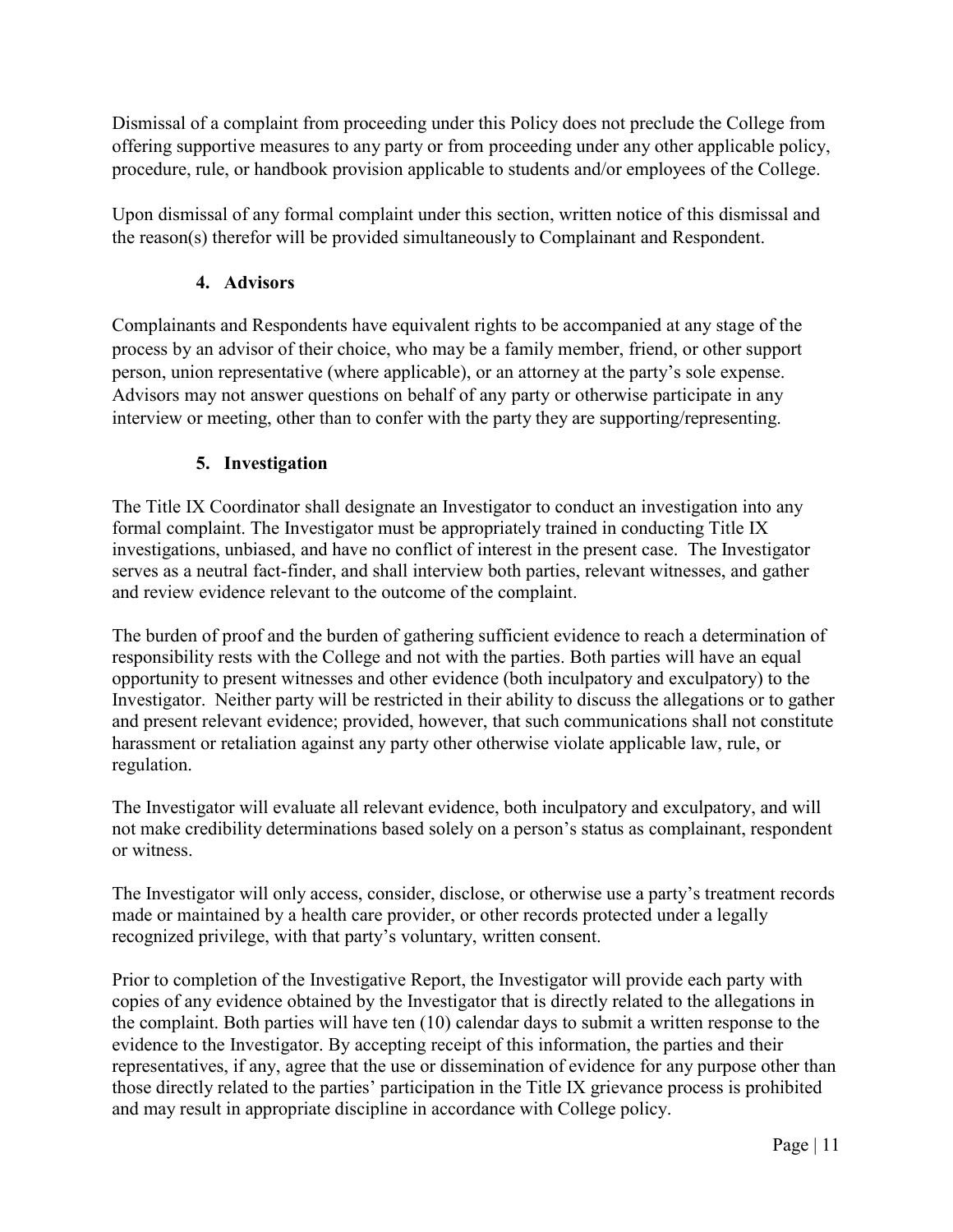### **6. Investigative Report**

After conducting the investigation, the Investigator will complete an investigative report that summarizes all relevant evidence, including statements and interviews with the parties and any witnesses, and any documents, records, photographs, recordings, or other evidence obtained by the investigator.

The investigative report will be distributed simultaneously to both of the parties at least ten (10) calendar days prior to a Determination of Responsibility being made.

### **7. Live Hearing/Determination of Responsibility**

### **A. Notice of Hearing and Pre-Hearing Meetings.**

If a hearing is scheduled, the Title IX Coordinator or designee will provide written notice to both parties of the time, date, location, anticipated participants, and purpose of the hearing with sufficient time for the parties to prepare for the hearing. In addition, the Title IX Coordinator or designee will schedule separate meetings with the Complainant and the Respondent to review the hearing procedures.

A three-member Hearing Panel will be assigned to conduct the hearing and issue a written determination regarding responsibility. The Title IX Coordinator and Investigator shall not serve on the Hearing Panel.

### **B. Conduct of the Hearing**

Formal rules of process, procedure, and/or technical rules of evidence, such as are applied in criminal or civil court, are not used in these proceedings. Unless otherwise stated in this Policy, the hearing will follow the rules and procedures established by the Hearing Panel as necessary to conduct an orderly and fair hearing.

The Hearing Panel will not require, allow, rely upon, or otherwise use questions or evidence that constitutes or seek disclosure of, information protected under a legally recognized privilege, unless the person holding such privilege has waived the privilege.

Each party shall be represented during the live hearing by an advisor of their choice at their own expense, who may be an attorney. If a party does not have an advisor of the College's choice will be provided to conduct cross-examination.

Each party's advisor shall be permitted conduct cross-examination of the other party and any witnesses, including all relevant questions and follow-up questions, including those challenging the credibility of the party or witness. Cross-examination will be conducted directly, orally, and in real time during the hearing. Under no circumstances will any party be allowed to conduct cross-examination personally.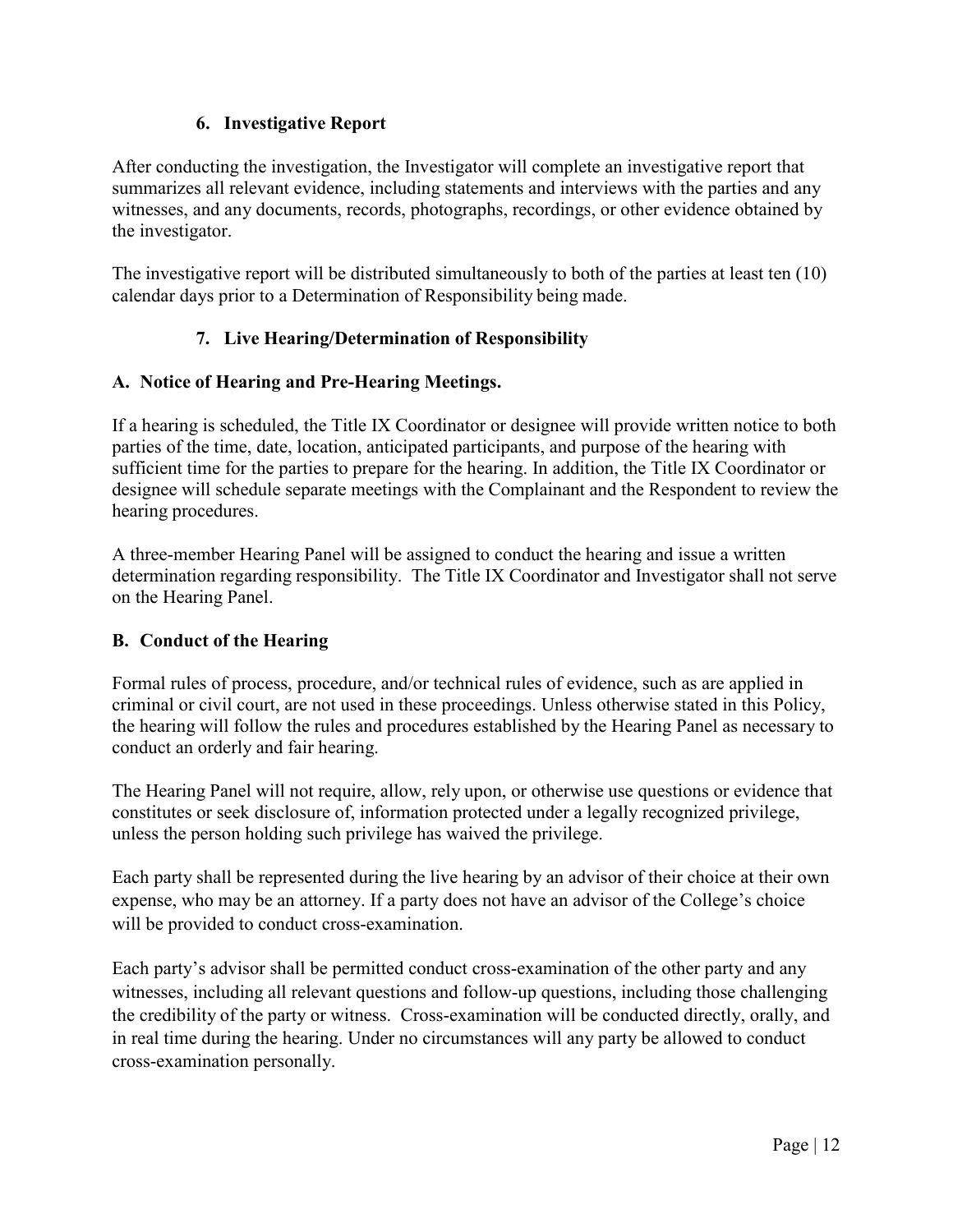All procedural questions, including the decision to accept evidence and/or statements, will be made by the Hearing Panel Chair, in his or her sole discretion.

The Chair will determine the relevance of any cross-examination question before it is answered. Questions or evidence about a Complainant's sexual predisposition or prior sexual behavior are not relevant and shall be excluded, other than to establish that someone other than the Respondent committed the conduct alleged by Complainant, or if the questions concern specific incidents between Complainant and Respondent and are offered to provide consent.

If any party or witness does not submit to cross-examination during the hearing, the Hearing Panel will not rely on any statement of that party or witness in reaching a determination of responsibility. The Hearing Panel will not draw an inference about responsibility based solely on a party's or witness's absence from the hearing or refusal to answer cross-examination or other questions.

A recording or transcript will be made of the hearing and will be available to the parties for inspection and review.

At the request of either party, the hearing will be conducted with parties in separate rooms with technology enabling the decision-makers and parties to simultaneously see and hear the witness answering questions.

### **C. Standard of Proof**

The determination of whether or not a violation of this Policy occurred will be made on the basis of whether it is more likely than not that the Respondent violated this Policy. This standard is more formally referred to as the "preponderance of evidence" standard. In making its determination, the Board will carefully consider all of the evidence presented and follow the procedures stated in this Policy and any other applicable College policies, procedures, rules, or handbook provisions in order to ensure as fair a hearing as possible for all parties.

### **D. Sanction**

Sanctions and remedies will be determined on a case-by-case basis by the Hearing Panel. Sanctions may range from a written warning to suspension or expulsion of a student or termination of an employee's employment with the College. The Hearing Panel is required to consider the suspension or expulsion of any student or the termination of any employee's employment, if that individual is found responsible for sexual assault; however, the Hearing Panel may impose or recommend<sup>1</sup>, where applicable, any sanction that it finds to be fair and proportionate to the violation and in accordance with other applicable College policies and

<sup>1</sup> If authority is vested with some other individual or decision-making body under federal, state, or local law, rule, or policy to render a particular sanction (e.g., termination of a College employee with a continuing teaching contract) the Hearing Panel shall issue a determination of responsibility for the underlying conduct and may make a recommendation regarding sanction. The matter shall be referred by the Title IX Coordinator or designee to the individual/decision-making body with authority to issue the sanction for further handling.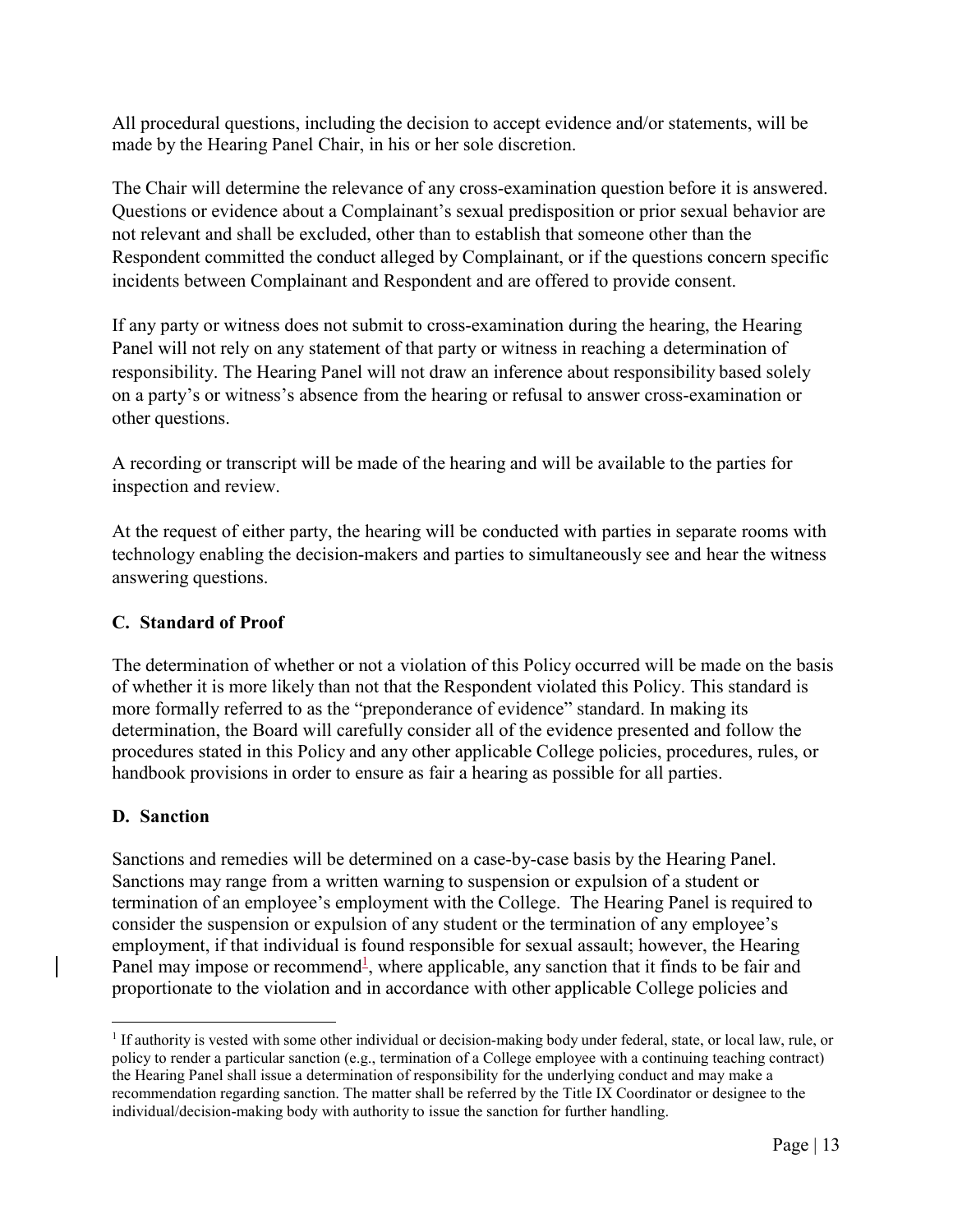procedures. Remedies may include, but are not limited to, offers of counseling, offer additional training, academic support, or retaking a class without a penalty.

### **E. Written Decision**

The Hearing Panel Chair Within ten (10) business days of completion of the hearing, the Dean of Students will notify the Complainant and accused student of the decision and any sanctions imposed.

Following the conclusion of the hearing, Hearing Panel Chair will notify the Title IX Coordinator or designee of the decision and any sanctions imposed or recommended in writing within five (5) business days of completion of the hearing. Within ten (10) business days of completing the hearing, the Hearing Panel Chair will issue a written determination regarding responsibility, which shall be determined by a preponderance of the evidence. The written determination will include:

- Identification of the allegations;
- A description of the procedural steps taken from the receipt of the formal complaint through the determination, including notifications to the parties, interviews, site visits, methods used to gather other evidence, and hearings held;
- Findings of fact;
- Conclusions regarding the application of the College's code of conduct to the facts;
- A statement of and rationale for the Hearing Panel's determination regarding responsibility for each allegation;
- A statement of and rationale for any disciplinary sanctions that will be imposed on Respondent, if applicable;
- A statement of and rationale for any remedies the College will provide to restore or preserve Complainant's access to the College's program or activity, if applicable; and
- A statement of the College's appeal policy and procedures.

The Title IX Coordinator or designee will provide the written determination to the parties simultaneously. The decision shall be final five (5) business days after delivery of the written determination, if no appeal is filed.

## **8. Appeals**

Within five (5) calendar days of delivery of the written determination to them, either party may appeal the dismissal of a formal complaint, or the Hearing Panel's written determination and/or any sanction imposed by the Hearing Panel to the College President or her/his designee. This appeal decision-maker shall not be the Title IX Coordinator, Investigator, or a member of the Hearing Panel.

Such appeals will be in writing and will be delivered to the College President or her/his designee. The College President or her/his designee will determine if the written determination will be stayed pending the outcome of the appellate decision. Appeals will be limited to any of the following bases: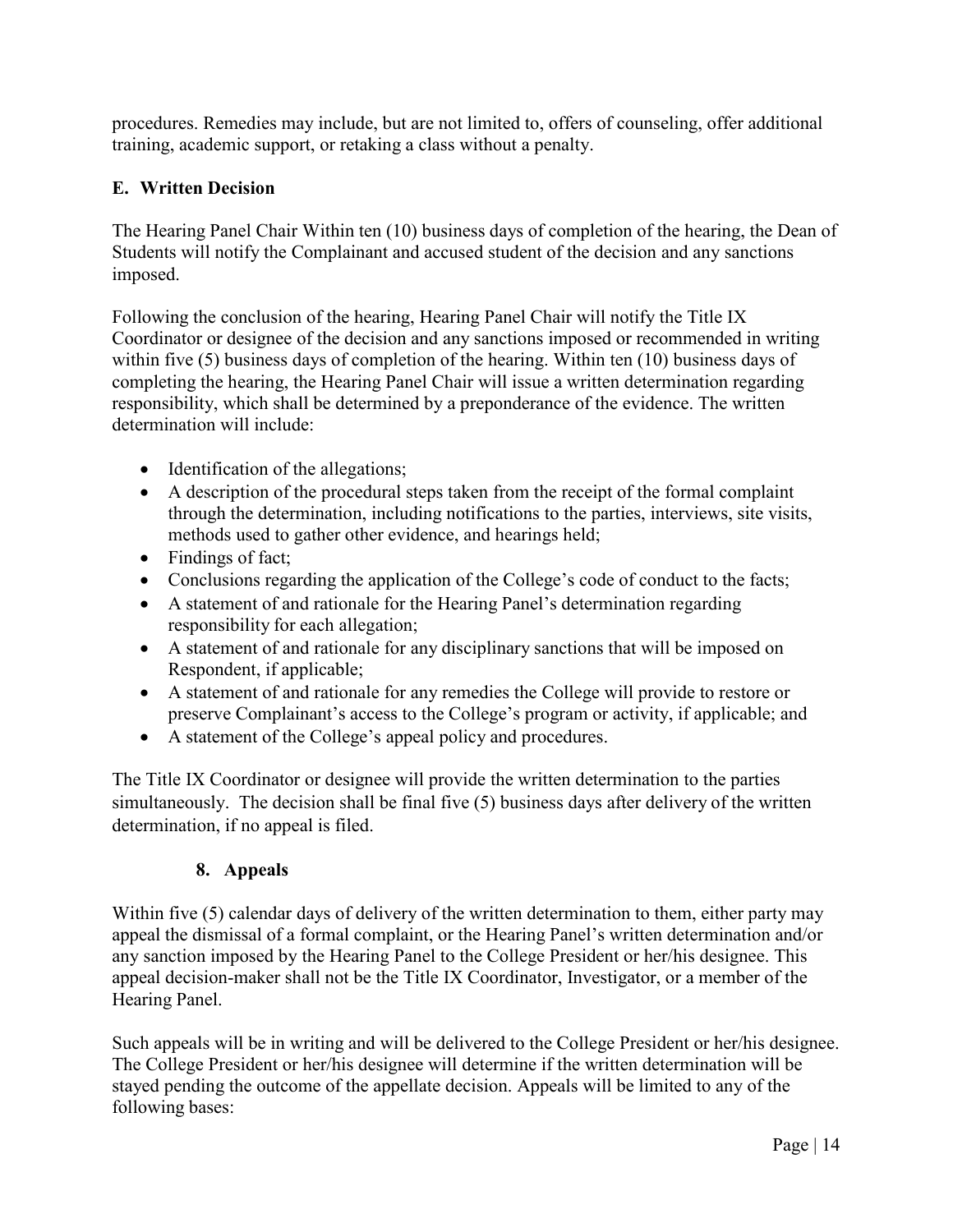- A procedural irregularity that affected the outcome of the matter;
- New evidence that was not reasonably available at the time the written determination was issued that could affect the outcome of the matter; or
- The Title IX Coordinator, Investigator(s), or Decision-Maker(s) had a conflict of interest or bias that affected the outcome of the matter.

The College President or her/his designee will notify both parties in writing if an appeal is received alleging one of the bases for appeal above. Both parties will be given an opportunity to submit a written statement in support of, or challenging, the written determination. The parties' written statements must be submitted within five (5) calendar days of notice of the appeal.

Except as required to explain the basis of new information, an appeal will be limited to a review of the written record of the investigation, the written determination, and the parties' written statements on appeal.

The College President or her/his designee may affirm, reverse, or modify the written determination and/or sanctions imposed, or may remand to the Investigator or Decision-Maker for further action. A written appeal decision will be issued simultaneously to the parties describing the result of the appeal and the rationale therefor. The written appeal decision of the College President or her/his designee is the final decision of the College, and no further appeals are permitted under this Policy.

### **E. Complainant Does Not Wish to Pursue Resolution or Requests Confidentiality**

<span id="page-14-0"></span>If the Complainant does not wish to pursue formal or informal resolution and/or requests that his or her report remain confidential, the Title IX Coordinator or designee will inform the Complainant that the College's ability to respond to the alleged sexual harassment may be limited. The Title IX Coordinator or designee may weigh the Complainant's request against the following factors:

- The seriousness of the alleged sexual misconduct,
- Whether there have been other complainants of sexual misconduct against the same Respondent, and
- The Respondent's right to receive information about the allegations, including the name of the complainant.

The Title IX Coordinator will only initiate a formal complaint under these procedures against the wishes of the Complainant where required by federal or state law, regulation, or rule, or where doing so is not clearly unreasonable based on known circumstances, based on the potential impact to the College community if the allegations were true.

The Title IX Coordinator or designee will inform the Complainant if the College cannot ensure confidentiality. Even if the College cannot take disciplinary action against the Respondent because the Complainant insists on confidentiality or that the complaint not be resolved, the College reserves the authority to implement supportive measures or other appropriate actions to promote a safe learning environment for the complainant and/or the entire College community.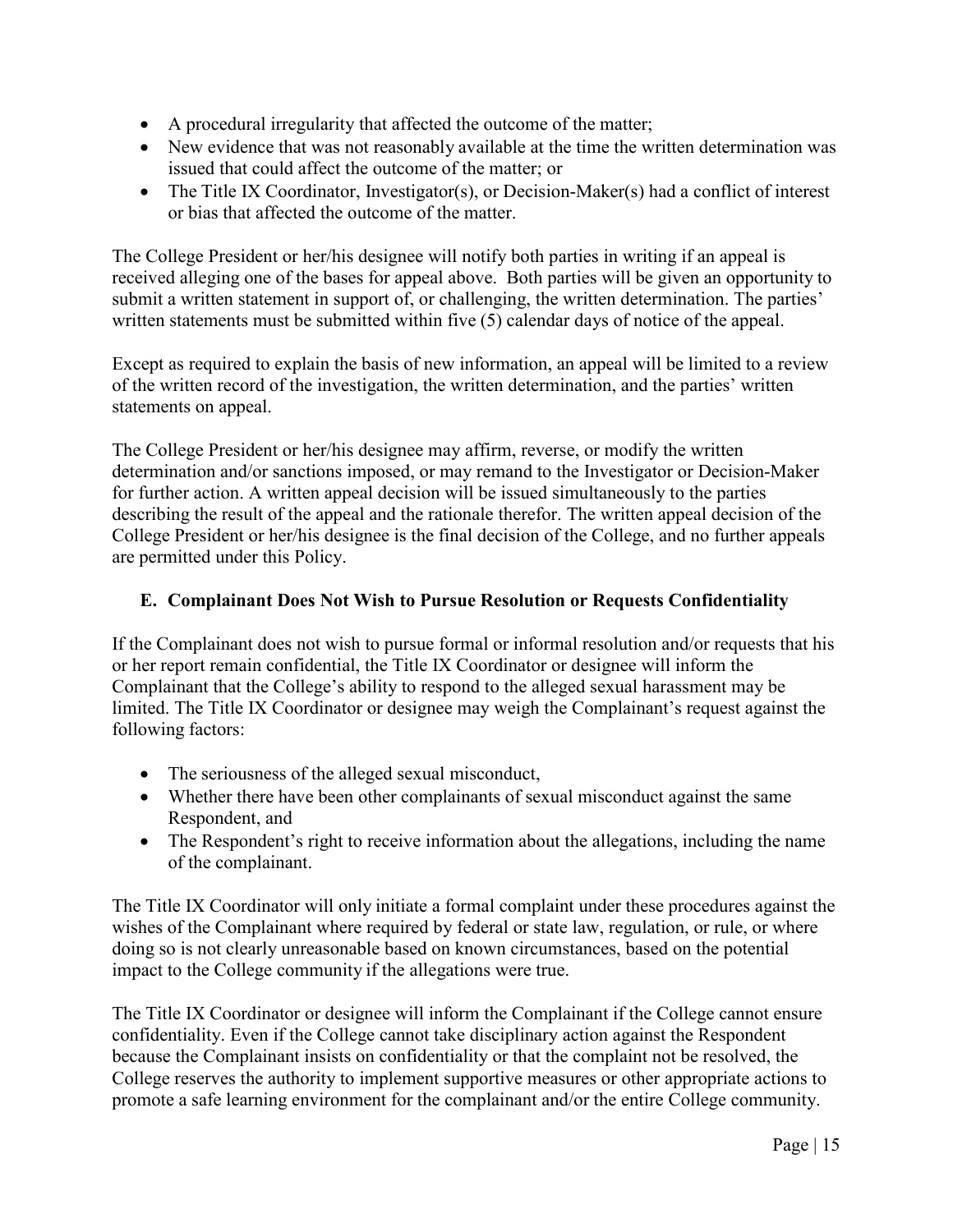#### <span id="page-15-0"></span>**VII. RESOURCES AND SERVICES FOR STUDENTS AND EMPLOYEES**

There are campus and community services available to individuals who are subjected to sexual misconduct, regardless of whether an individual chooses to report a violation of this Policy to the College or local law enforcement. The College strongly encourages individuals subjected to sexual misconduct to seek assistance to care for themselves emotionally and physically through confidential crisis intervention, health care, and counseling. Individuals should keep in mind that medical examinations are time-sensitive and are critical in preserving evidence of sexual assault.

#### **A. Confidential Advocacy and Support**

There are resources in the community where an individual may seek support outside of the College. Use of any of these services is solely at the discretion of the individual. The College does not make any representations regarding the effectiveness or appropriateness of any of these resources for any individual, and does not assume responsibility, financial or otherwise, for these resources.

- Unity Point Health Urgent Care at 802 Kenyon Road, Entrance C, 515-574-8484, Hours are M-F 8:00 a.m. to 6:45 p.m. and weekends 8:00 a.m. to 3:45 p.m.
- Crisis Intervention Services 800-479-9071
- Family Violence Center 515-955-5456
- Iowa Coalition Against Sexual Abuse 800-942-0333
- National Domestic Violence Hotline 800-833-7233

### **B. College Resources**

The College has designated Stacy Ihrig as the Title IX Coordinator. The Title IX Coordinator is responsible for ensuring a non-discriminatory campus environment that is free from harassment. Individuals may obtain information from the Title IX Coordinator about the College's grievance process and may file a formal complaint with the Title IX Coordinator. Questions or concerns may be directed to the Title IX Coordinator(s) at: Stacy Ihrig, Human Resources Director, address One Triton Circle, Fort Dodge, IA 50501, phone number 515-574-1138, email [ihrig@iowacentral.edu.](mailto:ihrig@iowacentral.edu)

## **C. Campus Security (515-574-1000)**

Campus Security provides services 24 hours a day and can respond to reports of emergencies. Campus Security works closely with law enforcement and can assist individuals in understanding their options for reporting incidents and assisting individuals in contacting local law enforcement to report an incident of sexual misconduct. Contacting Campus Security or law enforcement does not mean a student must pursue criminal charges. Campus Security can also assist individuals in safety planning and provides campus escort services.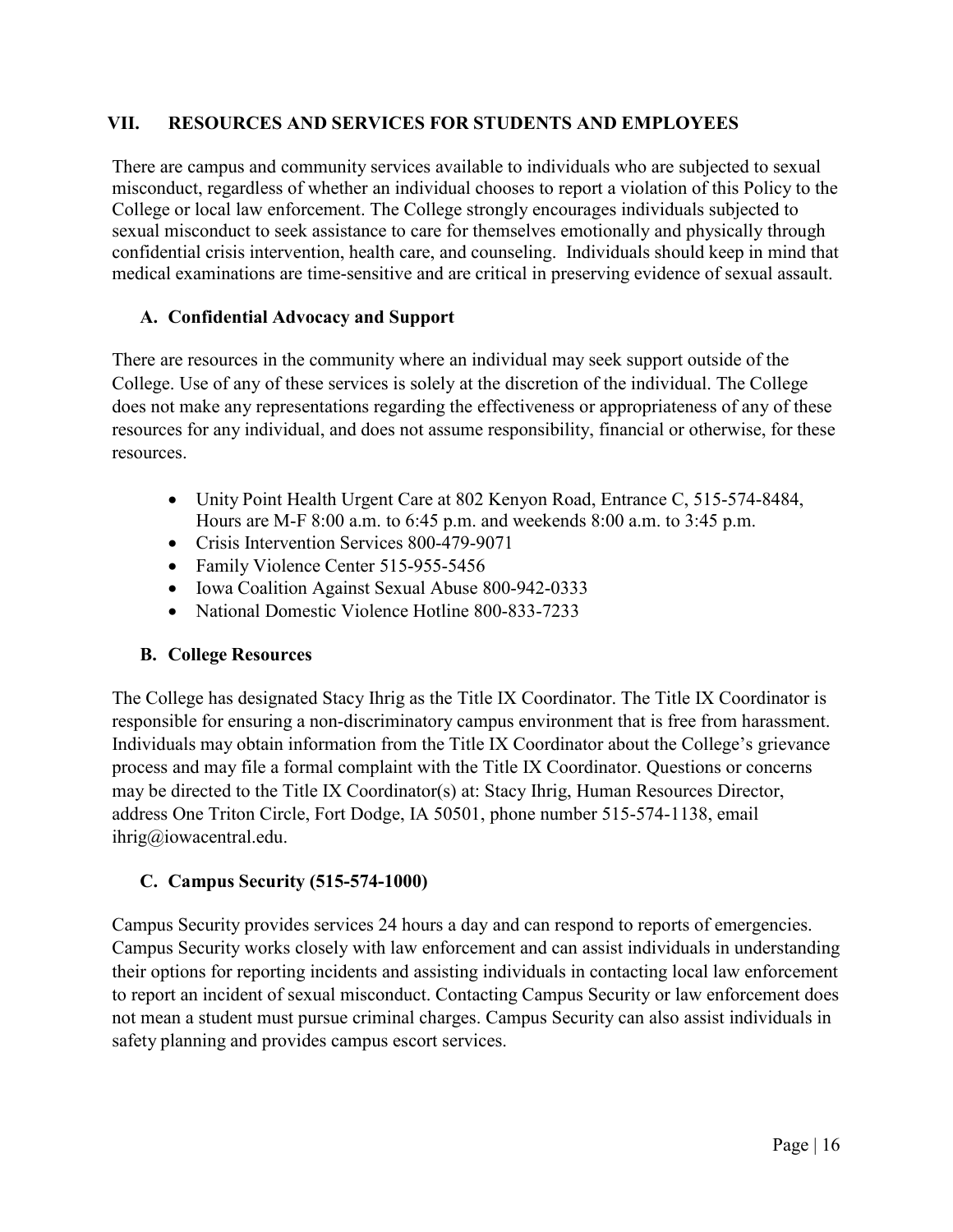### **D. Campus Human Resources (for employees) (515-574-1138)**

Staff can assist an employee in filing a report or, if the employee is not ready to file a report, the staff can work with him or her to address concerns over work assignments or schedules, leaves of absence, or other employment concerns. Staff can also assist the employee in notifying Campus Security or local law enforcement, if requested by the employee and provide referrals to employees to resources such as counseling or a confidential advocate.

### **E. Vice President of Enrollment Management and Student Development (for students) (515-574-1050)**

Staff can assist a student in filing a report or, if the student is not ready to file a report, the staff can work with him or her to address concerns over housing, class assignments or schedules, leaves of absence, withdrawal or other academic concerns. Staff can also assist the student in notifying Campus Security or local law enforcement, if requested by the student and provide referrals to students to resources such as counseling or a confidential advocate.

## **F. External Reporting Resources**

A Complainant may choose to file a complaint with the state and federal agencies listed below.

### **Office for Civil Rights (OCR) – Chicago Office**

U.S. Department of Education Citigroup Center 500 W. Madison Street, Suite 1475 Chicago, IL 60661 Phone: (312) 730-1560 Fax: (312) 730-1576 TDD: (877) 521-2172 Email: [OCR.Chicago@ed.gov](mailto:OCR.Chicago@ed.gov) Web: [www.ed.gov/ocr](http://www.ed.gov/ocr)

### **Equal Employment Opportunity Commission (EEOC)**

Reuss Federal Plaza 310 W. Wisconsin Avenue, Suite 800 Milwaukee, WI 53203-2292 Phone: (800) 669-4000 Fax: (414) 297-4133 TTY: (800) 669-6820 Web: [www.eeoc.gov/](http://www.eeoc.gov/)

### **Iowa Civil Rights Commission (ICRC)**

Grimes State Office Building 400 E. 14th Street Des Moines, IA 50319 Toll free: (800) 457-4416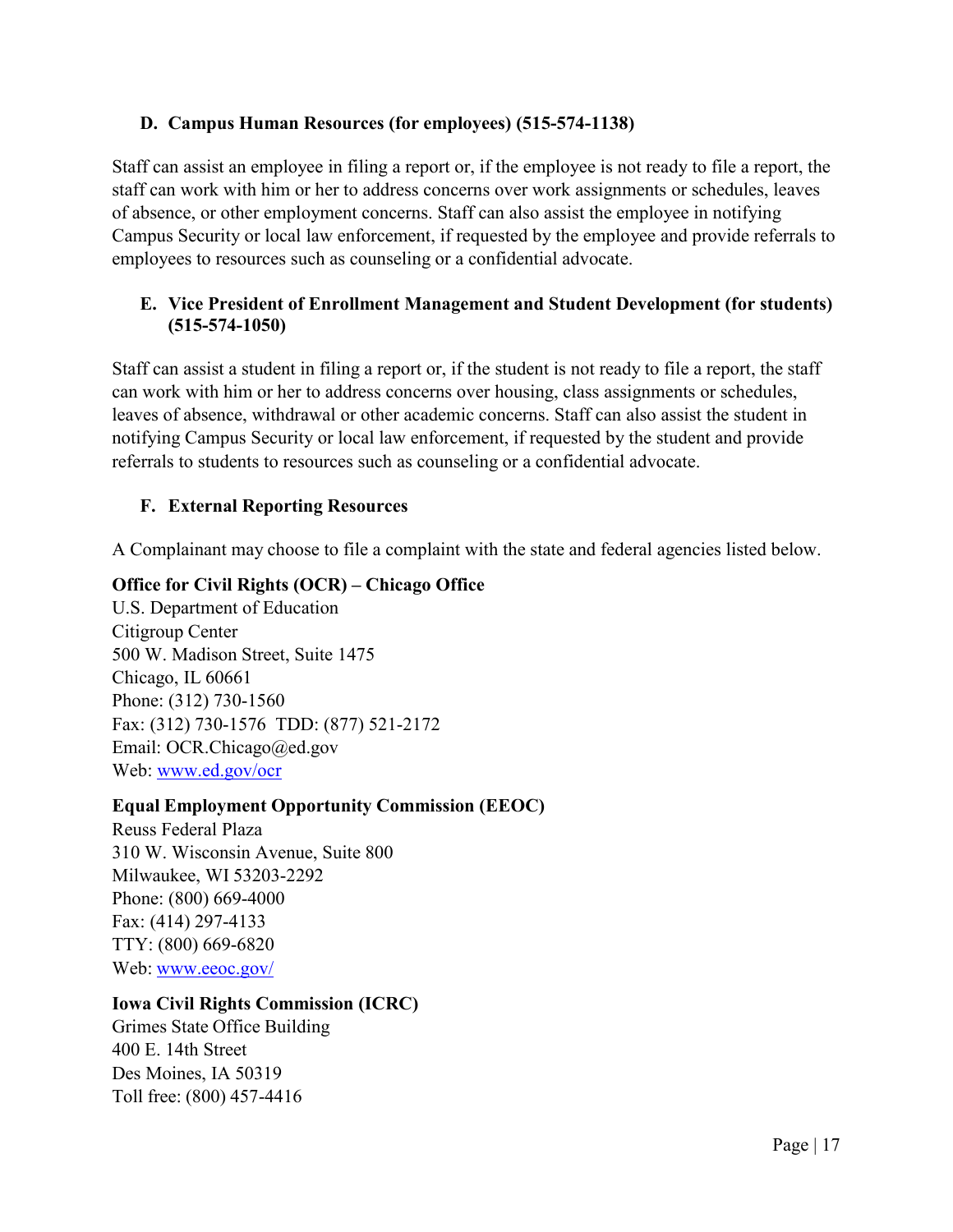Phone: (515) 281-4121 Fax: (515) 242-5840 TDD: (877) 521-2172 Web: [https://icrc.iowa.gov/](http://icrc.iowa.gov/)

### <span id="page-17-0"></span>**VIII. PREVENTION, TRAINING, AND POLICY COMMUNICATION**

The College is committed to education, communication, and training of students and employees in order to prevent sexual harassment and to assure an appropriate response when incidents occur. The College will provide information to students and employees staff on:

- The definitions of sexual harassment;
- College procedures for responding to incidents of sexual harassment; and
- Employee obligation to report any sexual harassment of which the employee becomes aware.

The College will also ensure that individuals who serve as Title IX Coordinators, Title IX Investigators, Hearing Panel Members, Appeal Decision-Makers, and facilitators of the informal resolution process have adequate training as required by Title IX. Training is required on the definition of sexual harassment, the scope of the College's education program or activity, how to conduct the College's investigation and grievance process, as applicable, and how to serve impartially, including by avoiding prejudgment of the facts, conflicts of interest, and bias. Hearing Panel members will also receive training on relevance of questions and evidence, including exclusion of questions or evidence protected under applicable "rape shield" laws, rules, or regulations. Investigators must also receive training on issues of relevance to create an investigative report that fairly summarizes relevant evidence. Training materials will not rely on sex stereotypes and must promote impartial investigations and adjudications of formal complaints.

### <span id="page-17-1"></span>**IX. RECORDKEEPING**

The College will maintain the following records for seven years:

- Each sexual harassment investigation, including determinations, audio or video recordings, disciplinary sanctions, and any remedies provided to the Complainant;
- Any appeal and the result therefrom;
- Any informal resolution; and
- Materials used by the College to train Title IX Coordinators, investigators, decisionmakers, and those who facilitate informal resolution under this Policy.

Additionally, the College will create and maintain for seven years:

• Any actions, including supportive measures, taken in response to a report or formal complaint of sexual harassment;